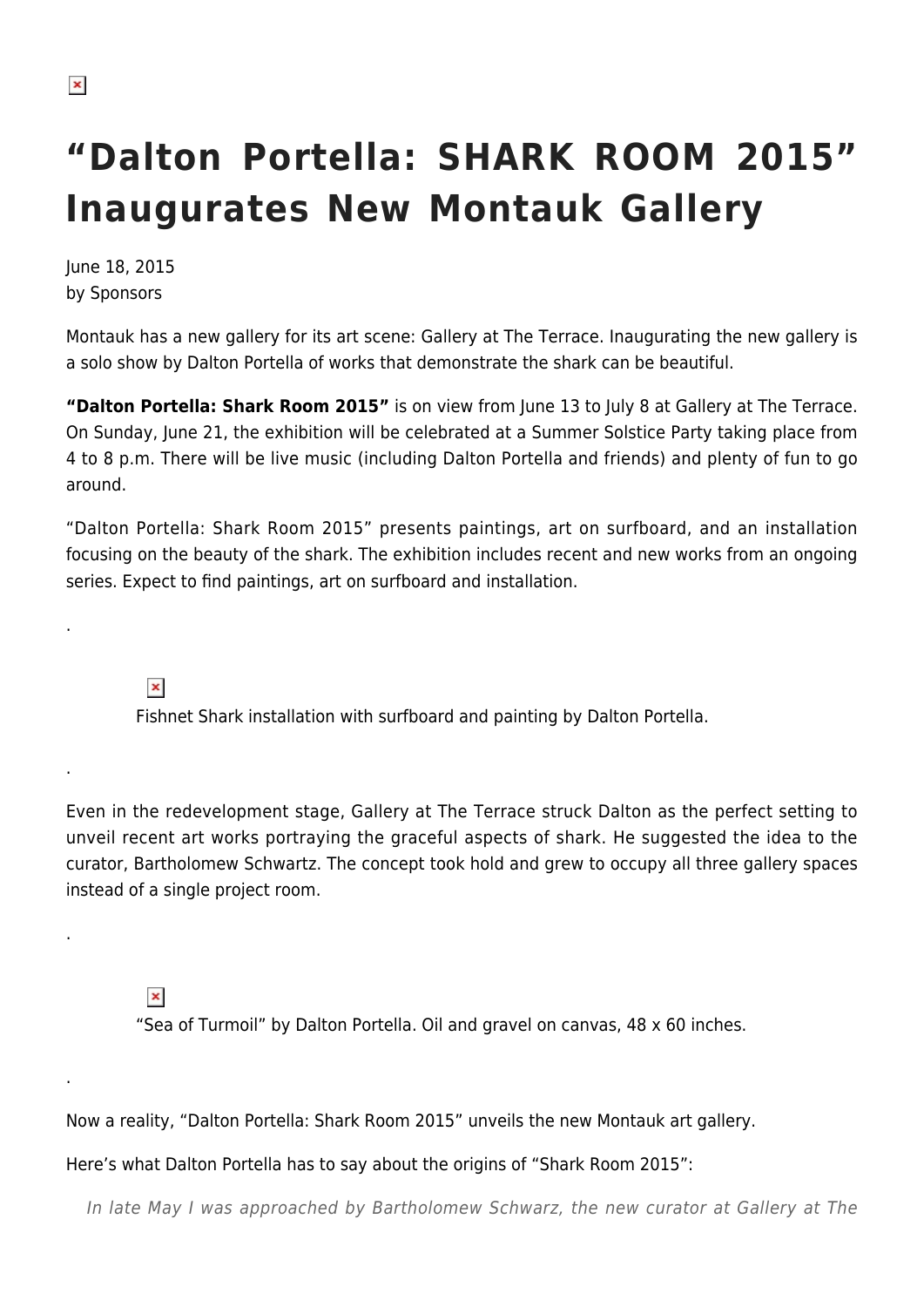Terrace about participating in a group show to inaugurate the newly renovated (in fact it was still under construction) gallery space at Atlantic Terrace.

When I looked at the space, I suggested creating a Shark Room in the small room of the three room gallery with paintings and surfboards from a series I started in 2013, focusing on the beauty of the shark and stripped from its environment. That evolved in the gallery offering me the whole space for their inaugural show.

I've created two new large paintings for the show along with an installation created from a fishing net that I salvaged from Camp Hero.

 $\pmb{\times}$ 9′ Great White Surfboard by Dalton Portella.

Continue scrolling for a preview of some of the art in "Shark Room 2015":

 $\pmb{\times}$ 

.

.

.

.

.

.

"Hook Line And Sinker" by Dalton Portella. Oil on canvas, 48 x 72 inches.

 $\pmb{\times}$ 

Blue Oil on 9′ Greg Noll surfboard by Dalton Portella.

 $\pmb{\times}$ 

"Tears For Francis" by Dalton Portella. Oil on canvas, 36 x 60 inches.

**"Dalton Portella: Shark Room 2015"** will be on view from June 13 to July 8, 2015 at Gallery at The Terrace. On Sunday, June 21, **a Summer Solstice Party with live music** takes place from 4 to 8 p.m.

Gallery At The Terrace is located at Atlantic Terrace, 21 Oceanview Terrace, Montauk, NY 11954.

**Gallery Hours:** 11 a.m. to 4 p.m. Thursday through Sunday. For viewing at other times, call (917)